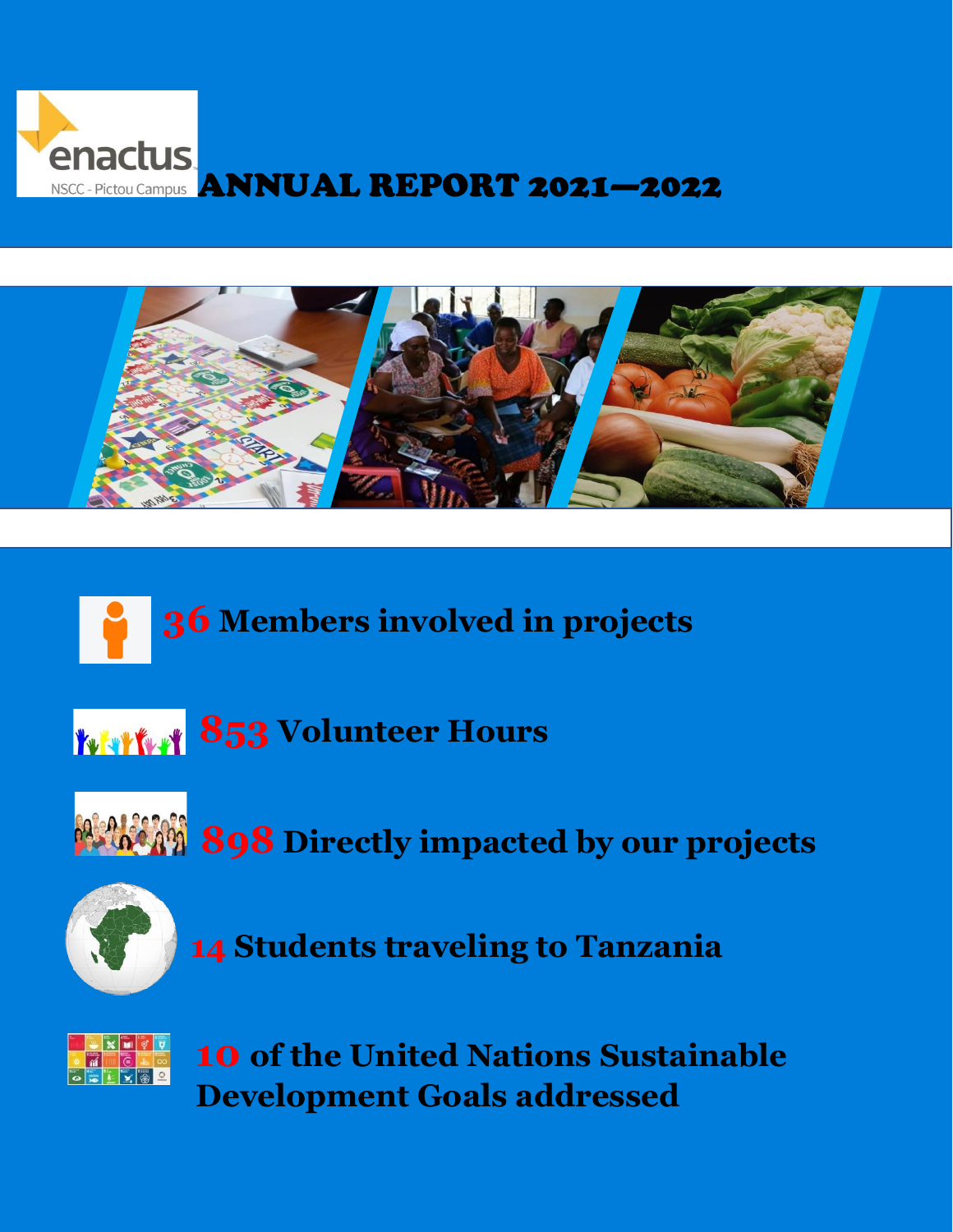

FLIT, which stands for Financial Literacy is a board game designed to educate individuals with intellectual disabilities with the importance of learning skills and being able to take responsibility of their financial needs.

## **OUR GOAL**



**RESPONSIBLE FINANCIAL DECISION** 



HELP IDENTIFY **FRAUDULENT REQUESTS** 



PROVIDE ENGAGING LEARNING **EXPERIENCES** 



ALL WHILE HAVING **FUNI** 

**"***I had an astronomical amount of fun playing this game. Highly recommend this anyone who has a chance to try it" Kyle Vincent, Student NSCC Achieve Program*

Enactus NSCC Pictou Campus is working with Summer Street Industries, who create and facilitate opportunities for people with intellectual disabilities to produce the board game.





Recipient of the PC Financial 2022 Project Accelerator

Enactus NSCC Pictou Campus placed first for the **FLIT** project in the 2022 Competition for the CWB Financial Education Challenge.



*FLIT was a hit it the classroom. A genuine way to learn some money skills —Erica Slone, Employment Specialist, NSCC*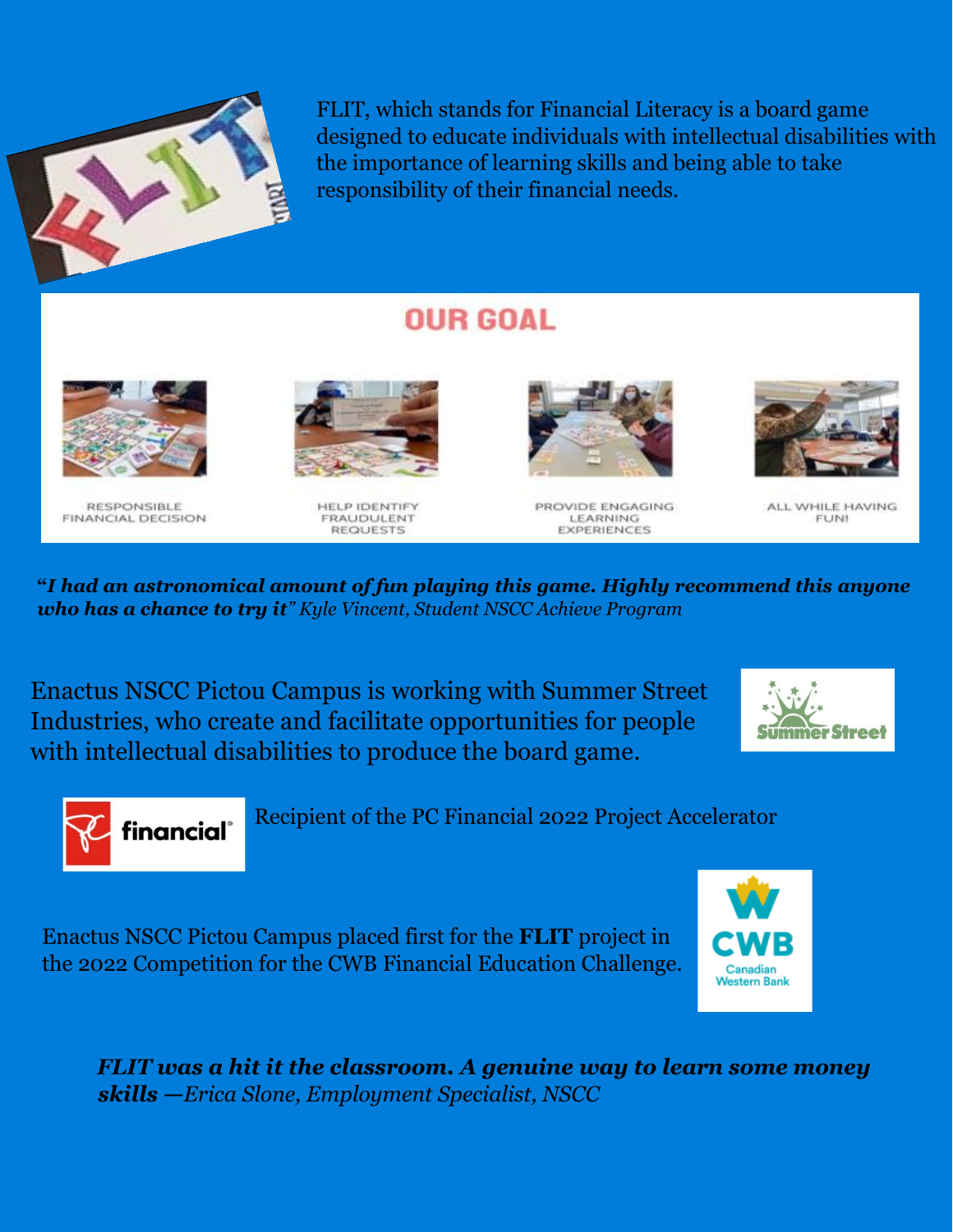

Our mission for *Happiness Now* **Tanzania 2022** is to strengthen the community by empowering women in poverty through education, entrepreneurship, and social enterprise.

Working directly with and educating 21 Tanzanian post-secondary students about entrepreneurship and business planning





Enactus NSCC Pictou Campus will provide equivalent of \$50 in Tanzania Shillings (TZS) to each of the women at ee-Yeiyo who provide business pitch on Friday, May 27. Winners of the mini ventures receive a \$50 Canadian Dollars equivalent to award the female entrepreneur with the best business pitch either for new or existing business.

14 NSCC students and 3 staff will travel to VHTTI in Njiro, Tanzania (Arusha Region), in May 2022





10 of the United Nations Sustainable Development Goals addressed

Happiness Now placed third in the 2022 Regionals Competition in the TD Entrepreneurship Challenge





*"I do believe in women and what they can do to become great entrepreneurs. I think it is very very important that woman be empowered" Nkasiyoi Pallangyo. ee-Yeiyo Museum, Tanzania*